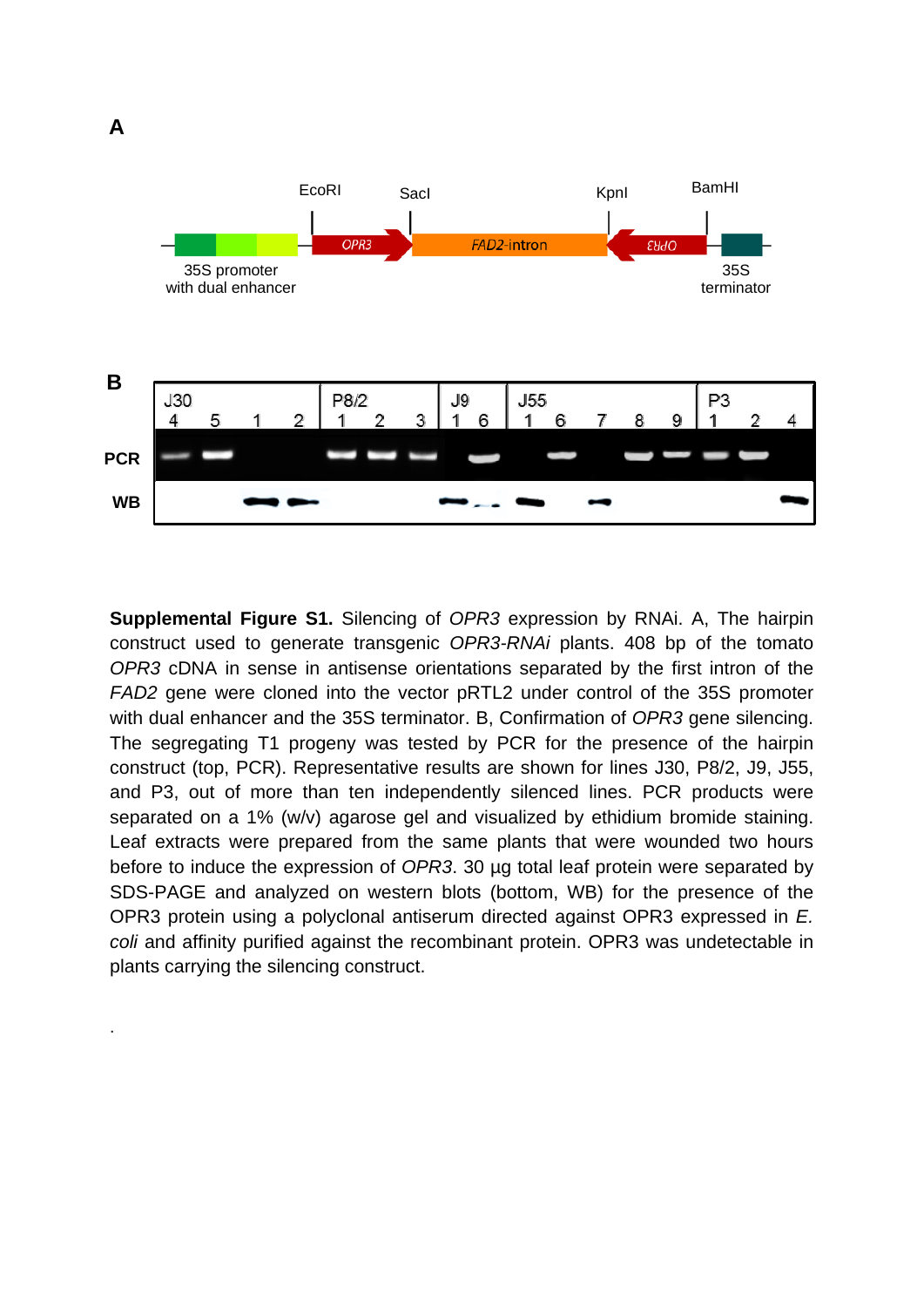

|                         | OPR3/<br>Solyc07g007870 | OPR1/<br>Solyc10g086220 | Solyc11g032130 | Solyc11g032220 | Solyc11g032230 |
|-------------------------|-------------------------|-------------------------|----------------|----------------|----------------|
| OPR3/<br>Solyc07g007870 | 100%                    | 57%                     | 54%            | 48%            | 51%            |
| OPR1/<br>Solyc10g086220 |                         | 100%                    | 82%            | 75%            | 80%            |
| Solyc11g0032130         |                         |                         | 100%           | 80%            | 81%            |
| Solyc11g0032220         |                         |                         |                | 100%           | 81%            |
| Solyc11g0032230         |                         |                         |                |                | 100%           |

**WT** OPR3-RNAi 1  $\overline{2}$ 3  $\mathbf{1}$  $\overline{2}$ 3 P3 J30 J55 P3 J30 J55  $\ddot{}$  $\ddot{}$ OPR1  $Ef1\alpha$ OPR1 RubisCO

**Supplemental Figure S2.** Specificity of silencing. A, Phylogenetic tree showing the relationship of *OPR3*, *OPR1* and three putative *OPR* genes retrieved from the tomato genome database at http://solgenomics.net. The tree was generated from a multiple sequence alignment in ClustalX. B, Pairwise sequence comparison indicating sequence identity between *OPR3*, *OPR1* and three putative *OPR* genes in %. C, Expression of OPR1 analyzed in three wild-type plants and three independent RNAi lines before (-) and 24 hours after wounding (+). *OPR1* transcript abundance was analyzed by semiquantitative RT-PCR using the  $EFA$  transcript as a control. OPR1 protein abundance was analyzed by western blot with the Ponceau Red-stained RubisCO band as a loading control.

**B**

**C**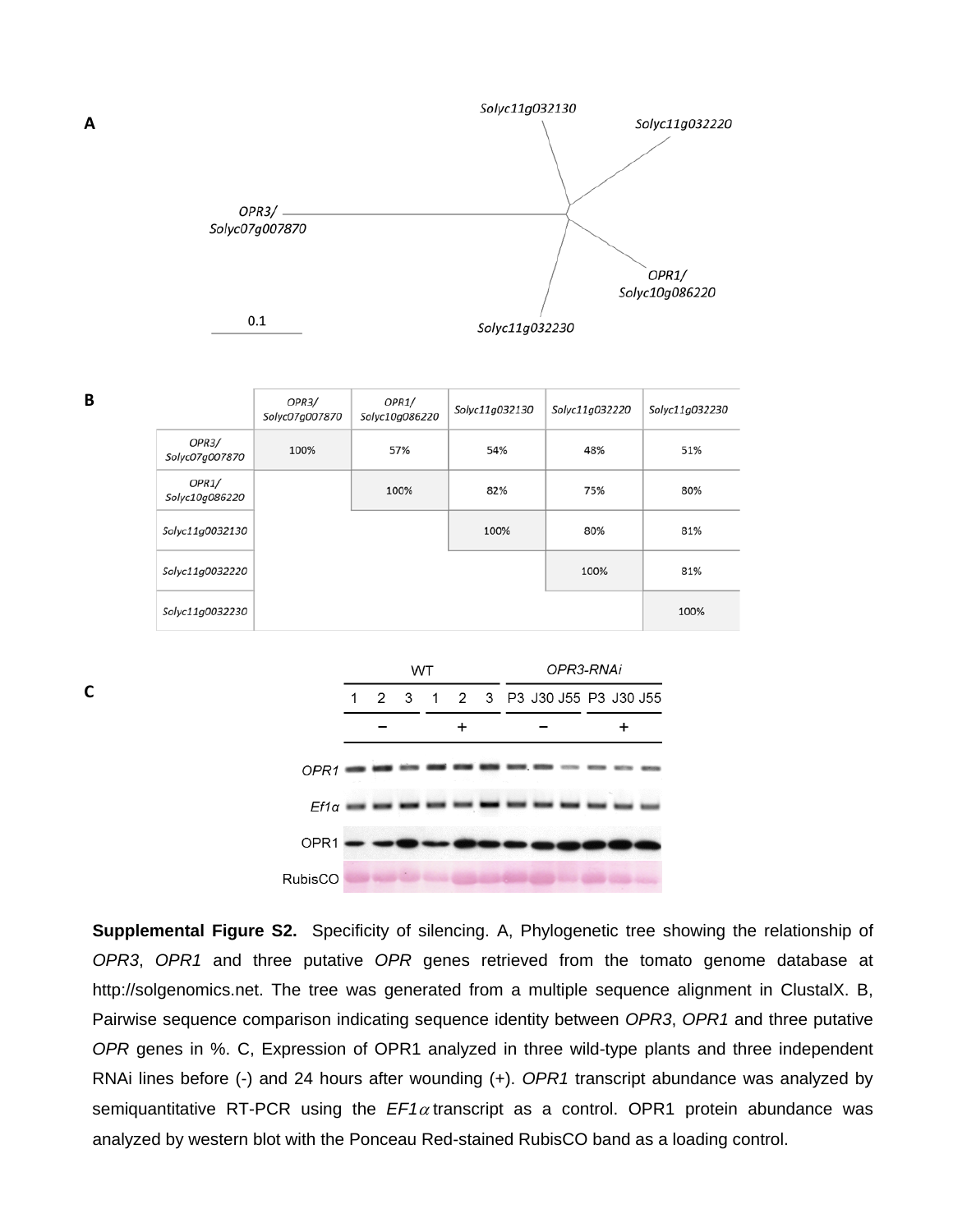

**Supplemental Figure S3.** Total ion chromatograms for trichome extracts from wild type (WT, blue) and *OPR3-RNAi* (RNAi, magenta) plants. The samples were analyzed on a Hewlett-Packard 6890 series gas chromatograph connected to a Hewlett-Packard 5973 quadrupole mass selective detector. Ten peaks showed pronounced differences in height between the WT and RNAi samples. The compounds were identified as  $cis$ -3-hexenal  $(1)$ ,  $\alpha$ -pinene  $(2)$ , unknown (3), 2-carene (4),  $\alpha$ -phellandrene (5), limonene (6),  $\beta$ -phellandrene (7),  $\delta$ -elemene (8),  $\beta$ caryophyllene (9),  $\alpha$ -humulene (10). The mass spectrum for the unknown compound (3) is shown in supplemental figure S4. The identification of  $\delta$ -elemene (8) may be an artifact as it may have formed from germacrene C in the injector during gas chromatography (Quintana et al., 2003).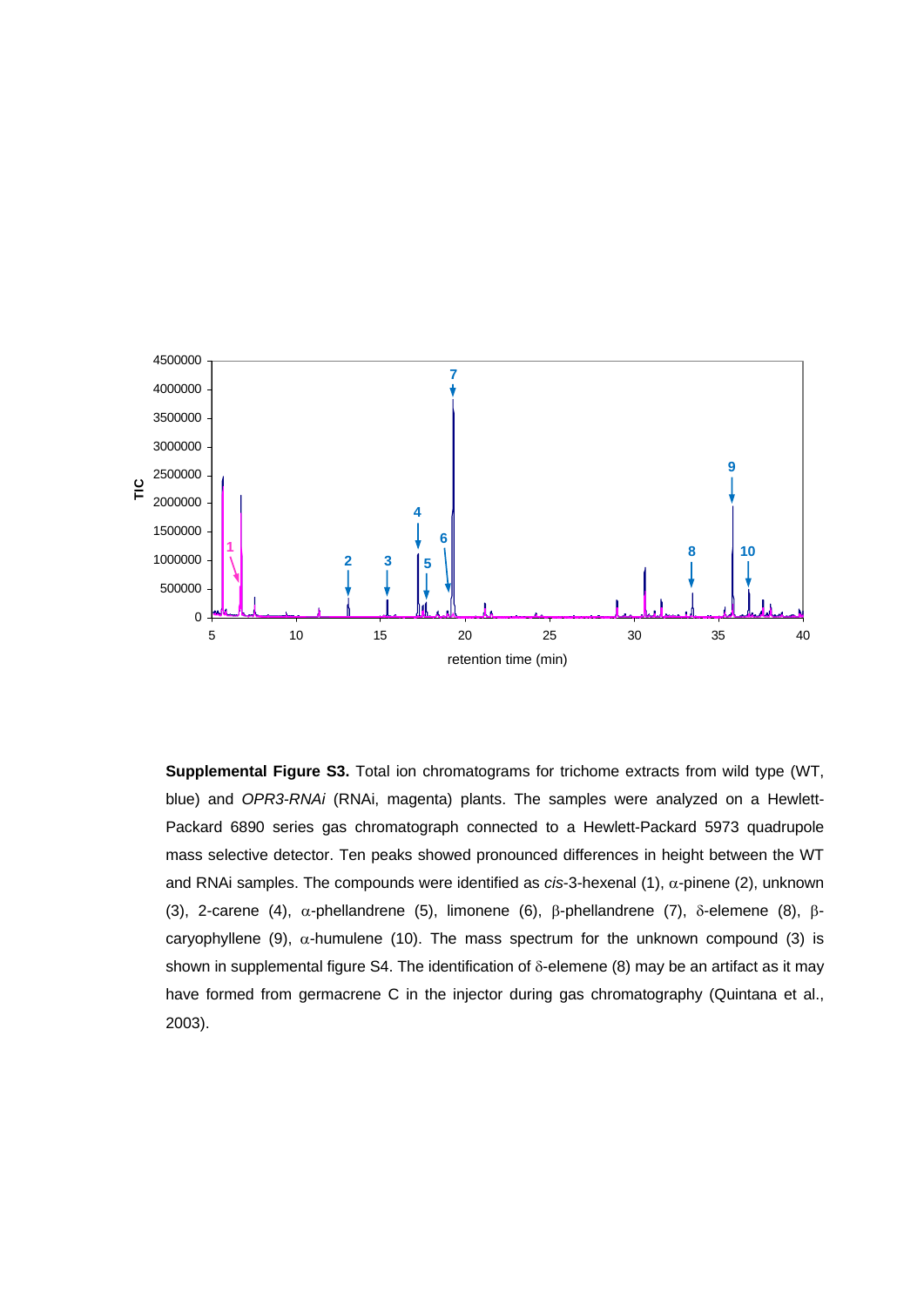

**Supplemental Figure S4.** Fragmentation spectrum of the unknown compound detected in *OPR3-RNAi* trichome extracts. The mass spectrum is shown for the compound detected as peak three (RT = 15.42 min) in the total ion chromatogram of trichome extracts (Suppl. Fig. S3).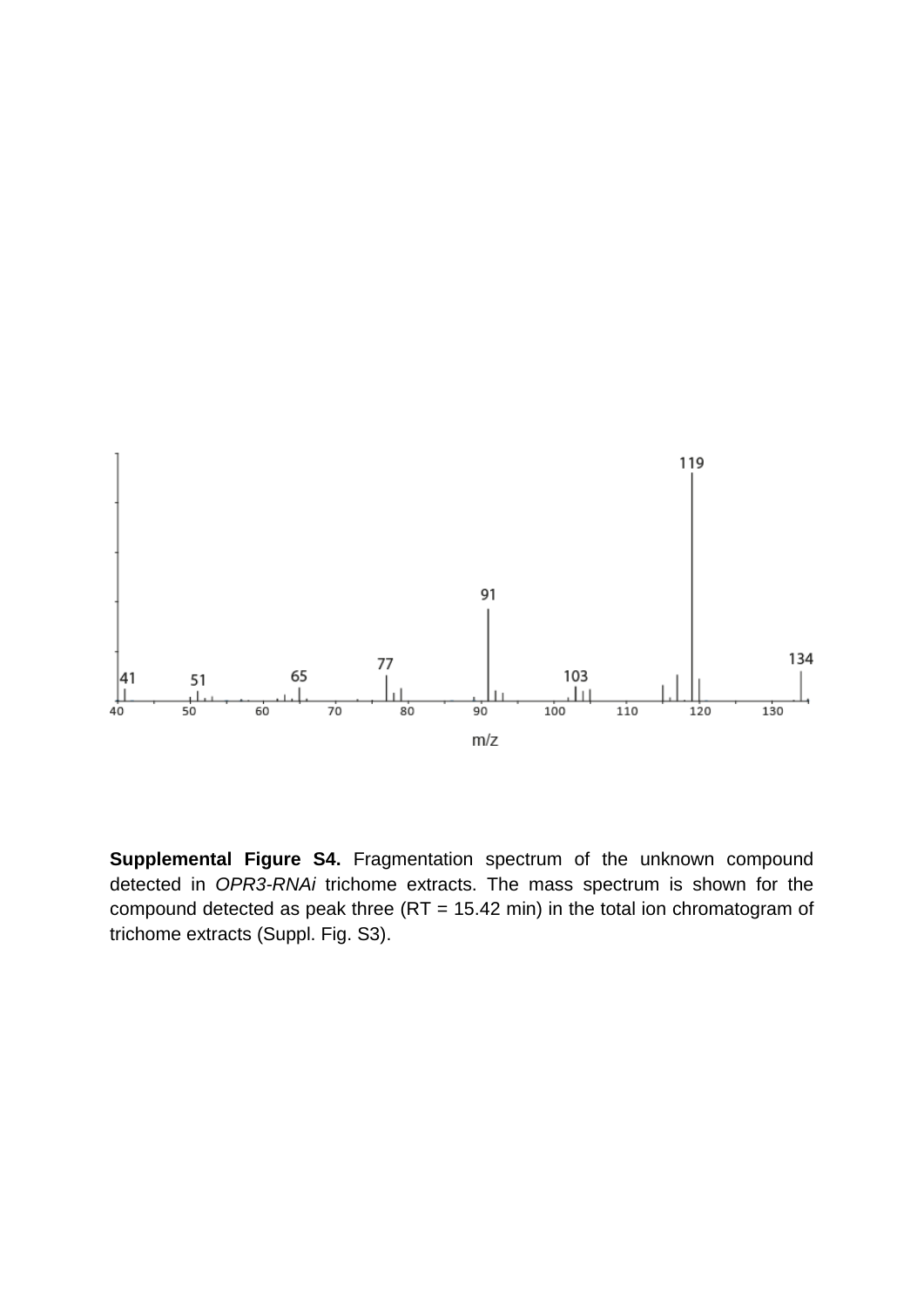

**Supplemental Figure S5.** Induction of jasmonates by *M. sexta* feeding in wild-type and *OPR3-RNAi* plants. JA, JA-Ile, and 12-OH-JA were quantified by LC-MS/MS in wild-type (WT, dark blue) and *OPR3-RNAi* leaf tissue (*RNAi*, green) 40 minutes after the onset of *M. sexta* (forth-instar larvae) feeding (Ms, solid bars) and compared to untreated controls (C, hatched bars). Jasmonate levels are given in nmol/g fresh weight as the mean +/- SD of six biological replicates for wild-type plants. For *OPR3-RNAi* plants, three biological replicates were performed on each of three independent transgenic lines. Asterisks indicate significant differences between *OPR3-RNAi* and wild-type plants (\*P<0.05, \*\*P<0.01, \*\*\*P<0.001).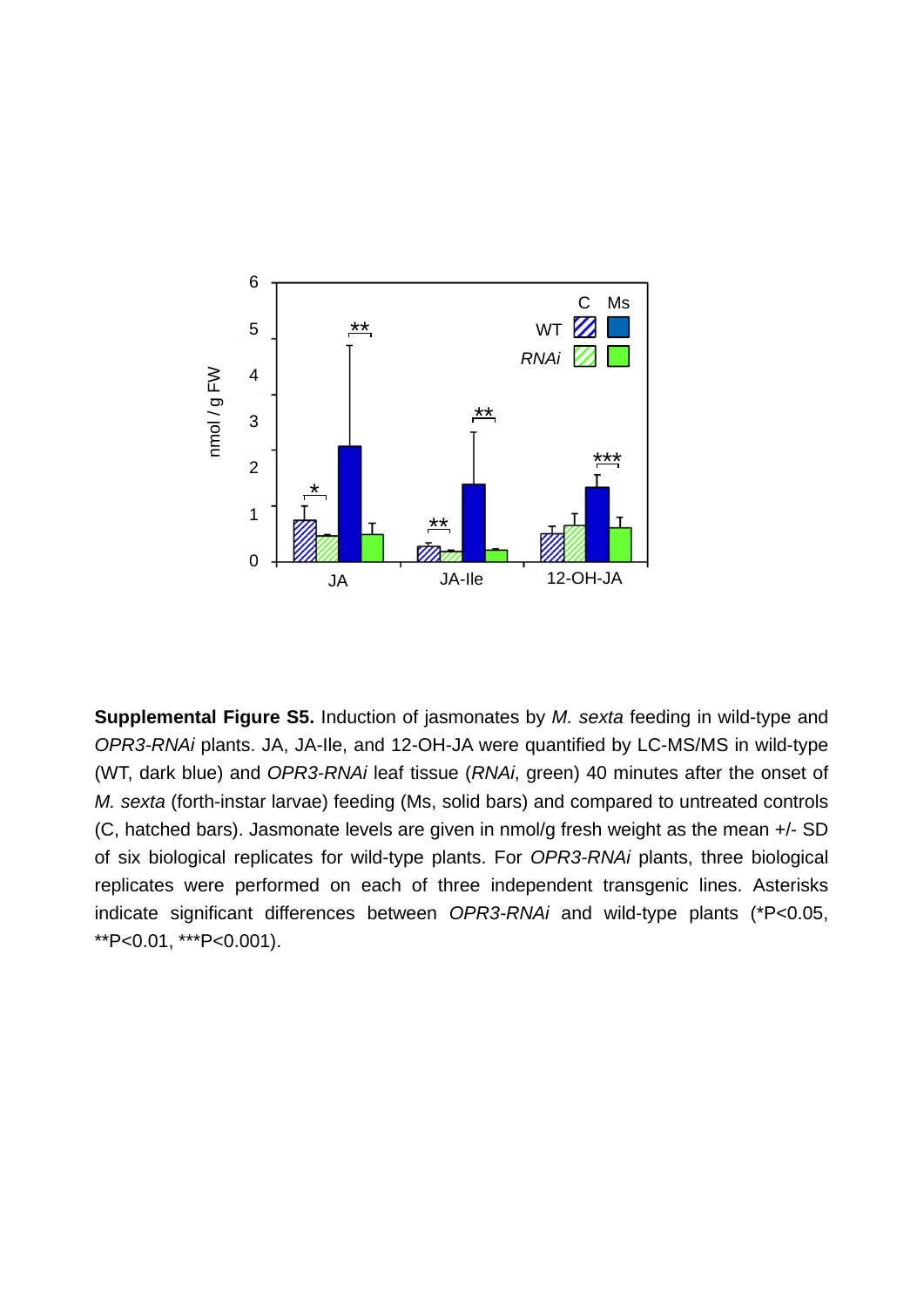

**Supplemental Figure S6.** qPCR analysis of *cis*-3-hexenal-induced *PI-II* expression in *OPR3-RNAi* and wild-type plants. Experimental plants (three independent *OPR3- RNAi* lines (P3, A15, A8; gray bars) and the corresponding tomato wild type (WT1-3; black bars) were exposed to 10 µl 0.1 M *cis*-3-hexenal on a cotton swab. After 24 hours, plants were harvested and RNA was extracted from pooled leaf material of three plants for each data point. RevertAid M-MuLV reverserse transcriptase (Fermentas) was used for cDNA synthesis and qPCR was performed on a MX3000P System (Stratagene) using the SYBR® Green technology. The *PI-II* expression levels were quantified relative to solvent (methanol)-exposed controls by the  $2^{-AACT}$  method using the Stratagene software with elongation factor 1α as the reference gene. For each of the three biological replicates, fold-induction values are shown as the mean +/- SD of two and three technical replicates for WT and *OPR3-RNAi* plants, respectively.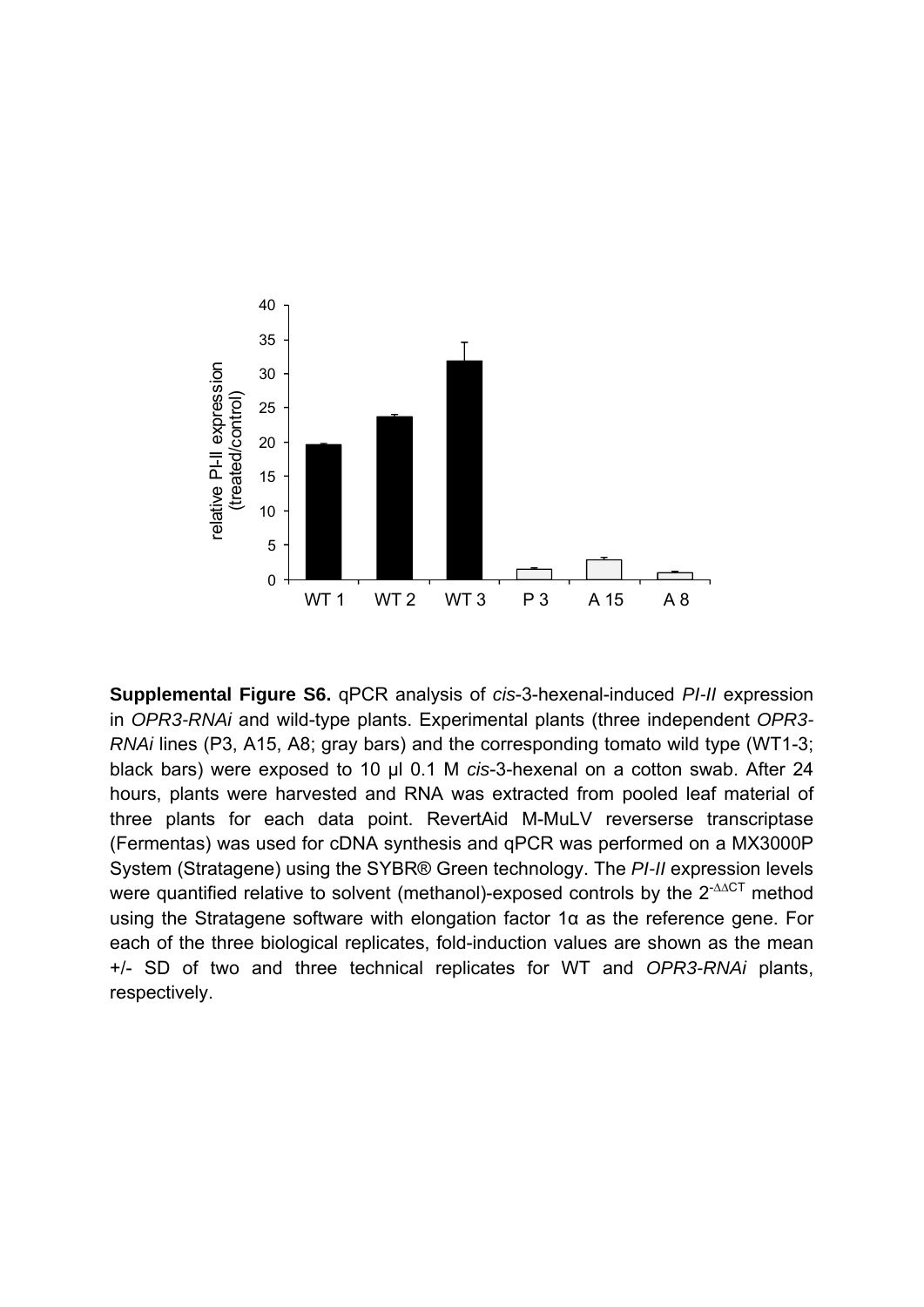**Suplemental Table S1.** Volatile blends used in dual choice feeding assays. The volatile blends were prepared to reflect the composition of trichomes from either wild type (WT) or *OPR3-RNAi* leaves (*RNAi*). The terpene blend was prepared in hexane and contained commercially available terpenes in 10 times the concentration found in WT or *RNAi* trichome extracts (cf. Fig. 4C and Supplemental Table S3). *cis*-3 hexenal was diluted in water from a 50% stock in triacetin to a concentration 10 times higher than that in WT or *RNAi* trichome extracts.

| compound               | WT blend<br>[µg / ml] | RNAi blend<br>[µg / ml] |  |  |
|------------------------|-----------------------|-------------------------|--|--|
| cis-3-hexenal          | 35.0                  | 84.0                    |  |  |
| $\alpha$ -pinene       | 12.6                  | 0.45                    |  |  |
| 2-carene               | 58.8                  | 3.2                     |  |  |
| $\alpha$ -phellandrene | 740.8                 | 34.0                    |  |  |
| $\beta$ -caryophyllene | 1183.0                | 191.5                   |  |  |
| $\alpha$ -humulene     | 20.2                  | 1.8                     |  |  |
| limonene               | 50.8                  | 1.9                     |  |  |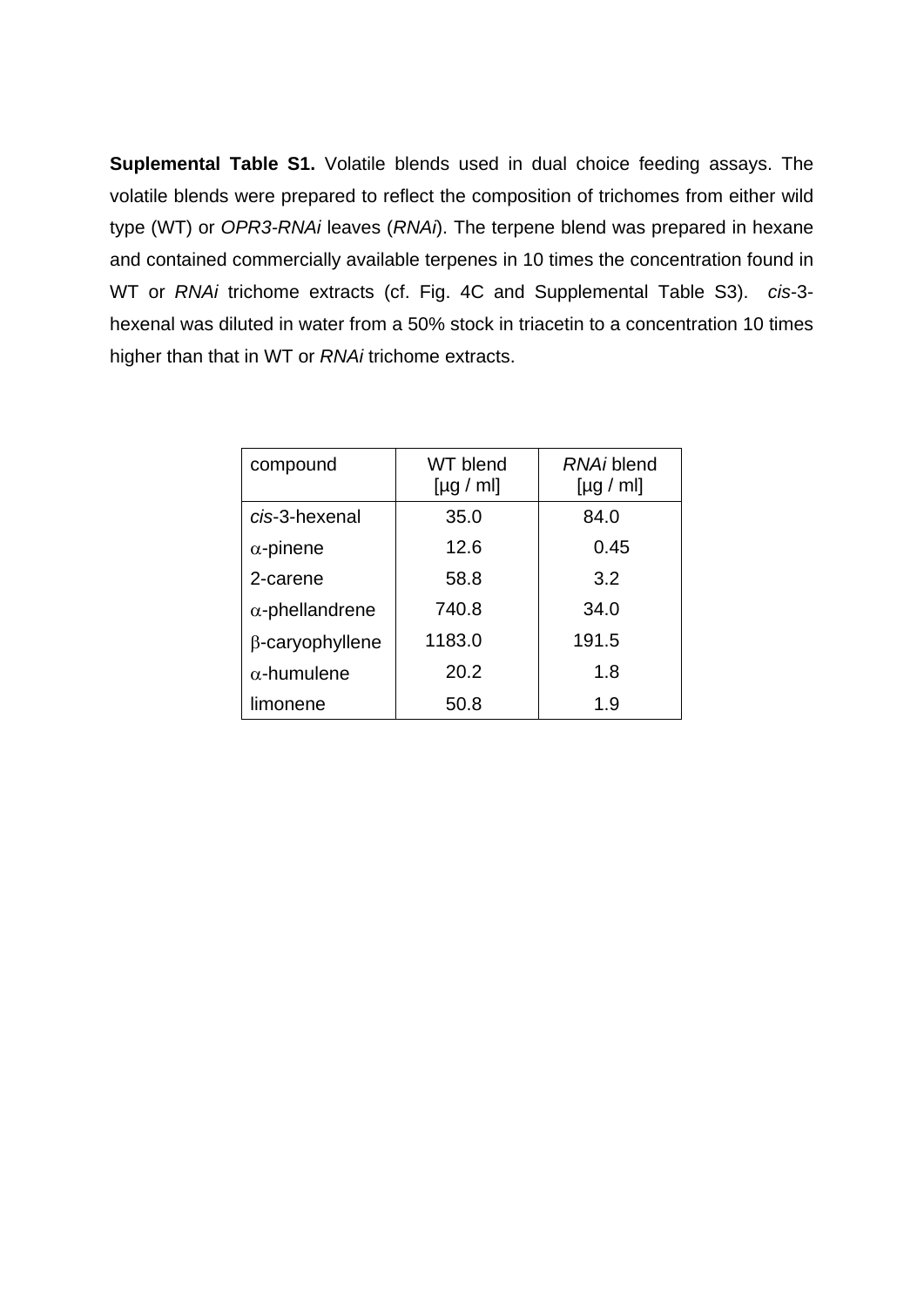**Supplemental Table S2.** Identification of trichome volatiles. Peaks were selected on basis of differences in height between extracts from wild-type and *OPR3-RNAi* trichomes. Compounds were identified by comparison of mass spectrum, retention times (RT) and the co-chromatography of pure standards where available.

| Compound               | <b>RT</b> | ID <sup>a</sup> | $KI^b$ | AI <sup>c</sup> |                   | KI values from literature |                   |
|------------------------|-----------|-----------------|--------|-----------------|-------------------|---------------------------|-------------------|
| cis-3-hexenal          | 6.7       | A               | ?      | ?               |                   |                           |                   |
| $\alpha$ -pinene       | 13.12     | A               | 933    | 928             | 933 <sup>d</sup>  | $934^e$                   | 939 <sup>f</sup>  |
| unknown*               | 15.42     | B               | 970    | 966             |                   |                           |                   |
| 2-carene               | 17.24     | A               | 996    | 995             | 1001 <sup>9</sup> | 1002 <sup>f</sup>         |                   |
| $\alpha$ -phellandrene | 17.72     | A               | 1003   | 1003            | 1032 <sup>e</sup> | 1002 <sup>f</sup>         |                   |
| limonene               | 19.26     | A               | 1029   | 1026            | 1036 <sup>e</sup> | 1039 <sup>d</sup>         | 1029 <sup>f</sup> |
| $\beta$ -phellandrene  | 19.33     | C               | 1030   | 1027            | $1053^e$          | 1029 <sup>f</sup>         |                   |
| $\delta$ -elemene**    | 33.48     | C               | 1335   | 1334            | 1053 <sup>f</sup> | 1340 <sup>1</sup>         | 1338 <sup>f</sup> |
| $\beta$ -caryophyllene | 35.87     | A               | 1419   | 1418            | 1053 <sup>h</sup> | $1467^\mathrm{e}$         | 1419 <sup>f</sup> |
| $\alpha$ -humulene     | 36.82     | A               | 1456   | 1455            | 1053 <sup>d</sup> | $1454^t$                  |                   |

<sup>a</sup> method of identification: A, Identification based on mass spectrum, retention times and co-chromatography of external standard; B, unknown compound; C, Identification based on mass spectrum and retention times.

- **b** Kovats index
- <sup>c</sup> Arithmetic index

? Kovats index could not be determined due to co-elution of the relevant alkane standard

d Choi HS (2003) J. Agric. Food Chem. 51:2687-2692.

- <sup>e</sup> Hognadottir A. and Rouseff R.L. (2003) J. Chromatogr. A. 998:201-211.
- <sup>f</sup> Adams RP (2007) Identification of essential oil components by gas chromatography/ mass spectrometry. Allured Publishing Corporation, Carol Stream, IL.
- <sup>g</sup> Karioti A, et al. (2003) J. Agric. Food Chem. 51:6505-6508.

 $h$  Kobaisy M, et al. (2002) Phytochem. 61:37-40.

i Priestap HA, et al. (2003) Phytochem. 63:221-225.

- \* the mass spectrum for this compound is shown in supplemental figure S4
- \*\* possibly formed from germacrene C in the injector during gas chromatography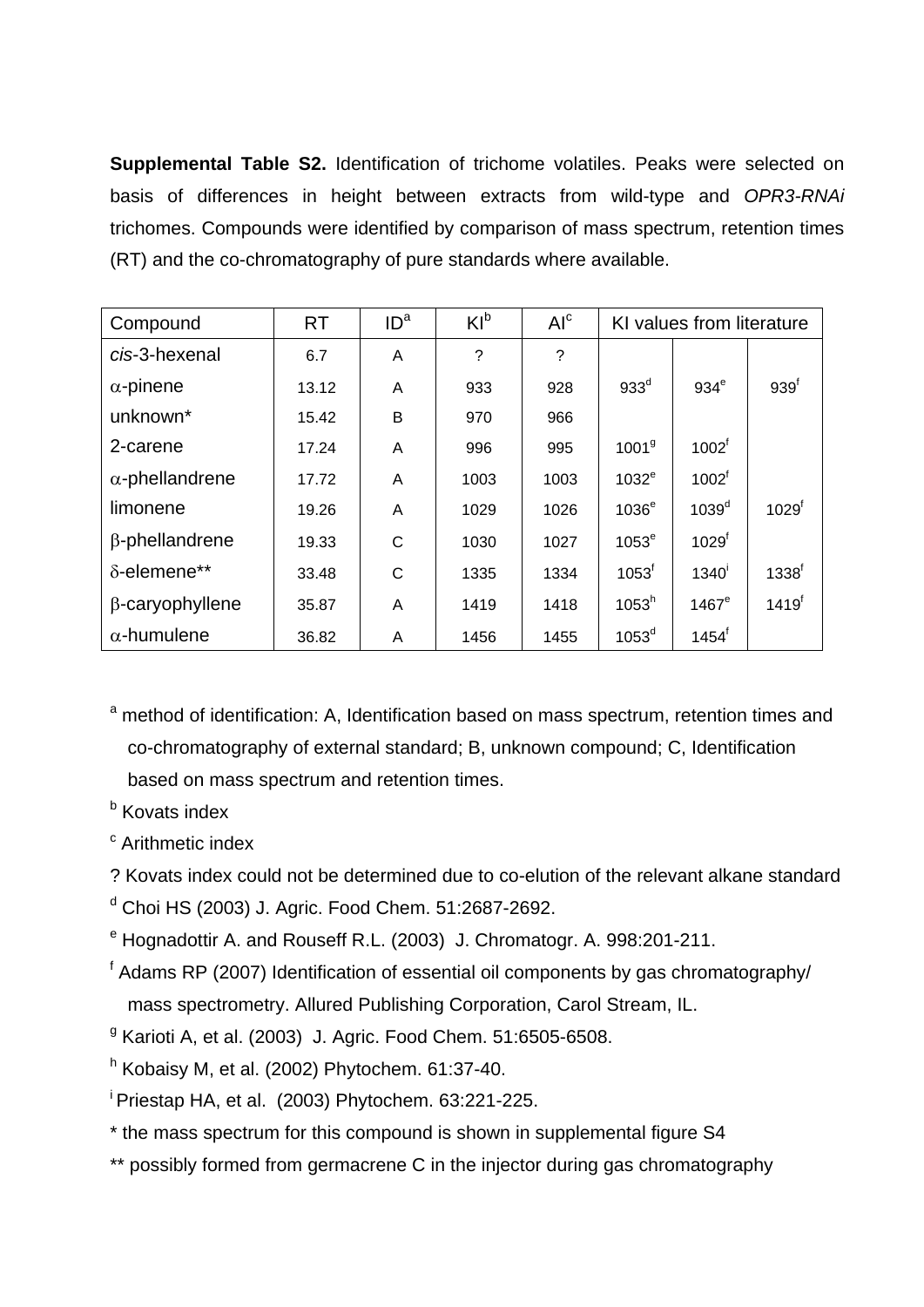**Supplemental Table S3.** Quantification of trichome volatiles. Compounds were selected on basis of differences in abundance between extracts from wild type (WT) and *OPR3-RNAi* (*RNAi*) trichomes of two independent transgenic lines. Values are given as ng per ul of trichome extract (1 µl corresponding to 2 mg of leaf tissue) with the standard deviation obtained for two runs.

| Compound                            | <b>WT#1</b>       | <b>WT#1</b>       | RNAi#1           | RNAi#2           |
|-------------------------------------|-------------------|-------------------|------------------|------------------|
| cis-3-hexenal                       | $2.92 \pm 0.24$   | $4.07 \pm 0.10$   | $8.99 \pm 0.32$  | $7.83 \pm 0.14$  |
| $\alpha$ -pinene                    | $1.75 \pm 0.01$   | $0.77 \pm 0.00$   | $0.06 \pm 0.01$  | $0.03 + 0.00$    |
| unknown <sup>a</sup>                | $2.38 \pm 0.01$   | $1.24 \pm 0.01$   | $0.12 + 0.00$    | $0.06 \pm 0.00$  |
| 2-carene                            | $8.19 \pm 0.13$   | $3.56 \pm 0.02$   | $0.41 \pm 0.01$  | $0.23 \pm 0.01$  |
| $\alpha$ -phellandrene <sup>b</sup> | $99.71 \pm 3.19$  | $48.44 \pm 2.12$  | $4.37 + 0.34$    | $2.42 \pm 0.04$  |
| limonene                            | $6.85 \pm 0.24$   | $3.31 \pm 0.00$   | $0.25 \pm 0.01$  | $0.13 \pm 0.01$  |
| $\beta$ -phellandrene               | $1461.8 \pm 19.9$ | $692.83 \pm 2.78$ | $63.51 \pm 0.42$ | $31.87 \pm 0.97$ |
| $\delta$ -elemene $\epsilon$        | $49.06 \pm 5.32$  | $32.00 \pm 1.58$  | $4.04 \pm 0.01$  | $3.29 \pm 0.05$  |
| $\beta$ -caryophyllene              | $132.98 \pm 1.69$ | $103.62 \pm 0.31$ | $22.19 \pm 1.17$ | $16.04 \pm 0.64$ |
| $\alpha$ -humulene                  | $2.28 \pm 0.04$   | $1.76 \pm 0.02$   | $0.36 \pm 0.01$  | $0.26 \pm 0.00$  |

 $a$  quantified as  $\alpha$ -pinene equivalents

 $b$  quantified as  $\alpha$ -phellandrene equivalents

 $\degree$  quantified as  $\beta$ -caryophyllene equivalents